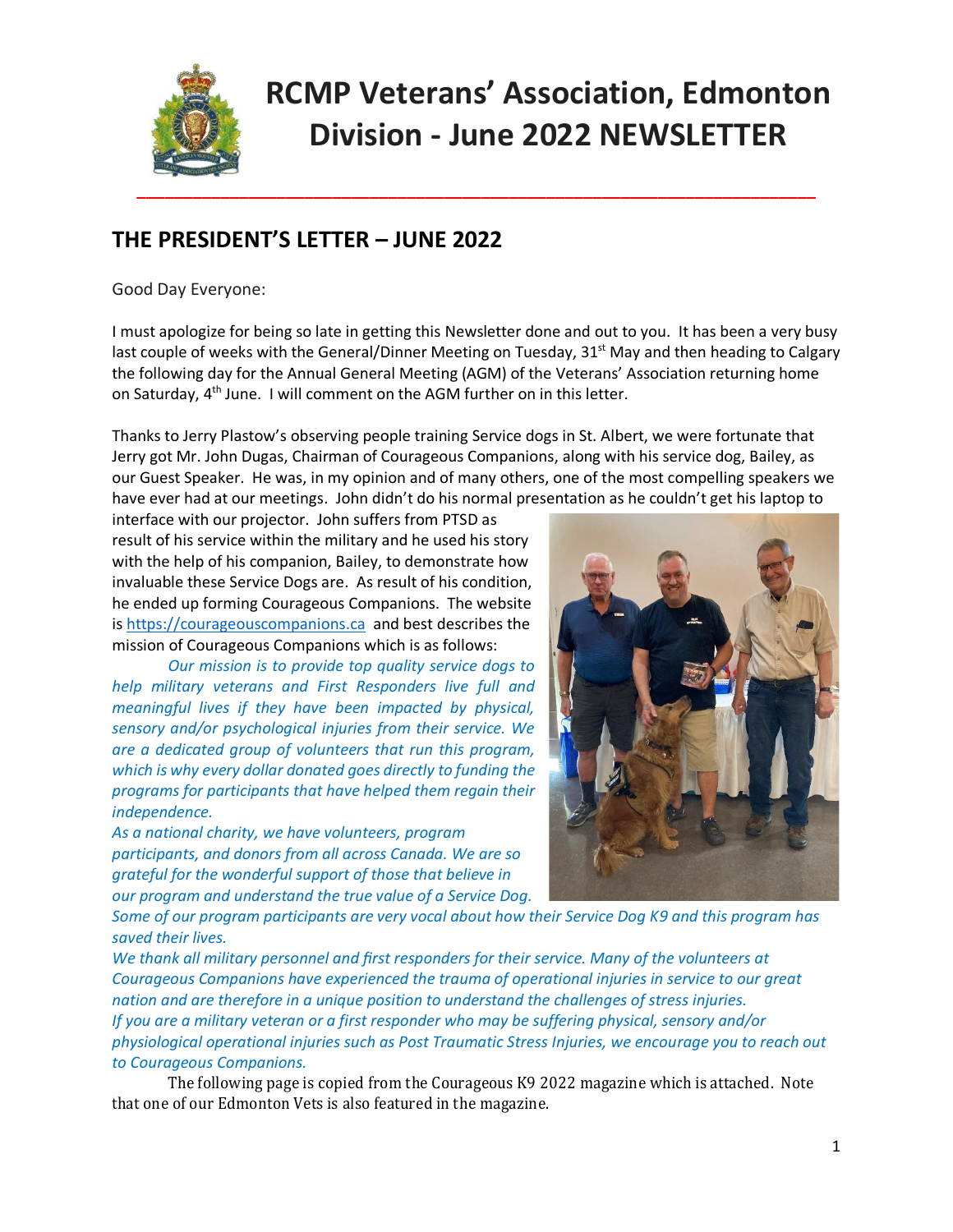## **Message from the Chairman**

Dear Friends,

Welcome to the Courageous K9 2022 Magazine. This is our fourth magazine. 2021 proved to be an incredibly challenging year for fundraising efforts due to COVID 19. Despite these challenges Courageous Companions had a very positive year.

Courageous Companions has been a charity since 2016 with its sole mission to provide service dogs to veterans and first responders.

A service dog can cost anywhere from \$20,000-\$30,000 depending on the type of disability the person has and their location. Training can take up to one year and often travel is required for training and testing.

Donations are critical to the placement of our service dog teams.

> Courageous Companions prides itself on minimizing its administrative costs to ensure approximately 90% of all its funding goes towards placing dogs with injured Canadian Veterans or First Responders.

I would like to personally thank all those who participated in fundraising efforts to make 2021 a very successful year for our organization.

Thank you!

John Dugas and K9 Bailey

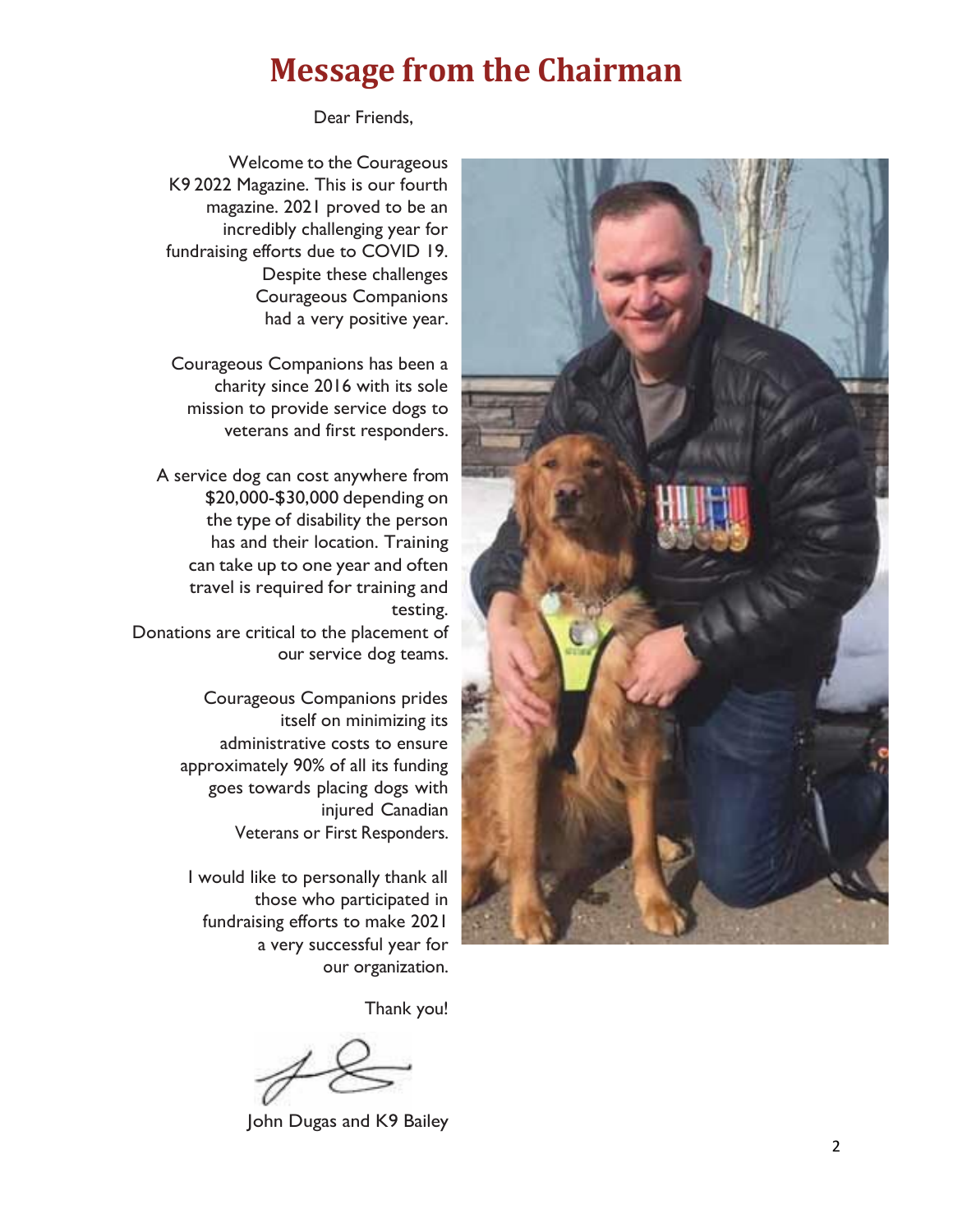The AGM in Calgary is the first one after the pandemic where we actually got together in person. I, along with Jerry Plastow, Elaine Schnepf, Dianne Lehman, and John Griffiths attended. The first speaker was Commissioner Brenda Lucki. The following are just a few notes I took from what she talked about:

- She doesn't watch the news,
- The RCMP have filed numerous positive reports, video with mainstream media (MSM) however, they tend not to be picked up and reported on by the media,
- Communities who contract the RCMP were informed in advance numerous times about the back-pay members would receive once a new contract was signed and were aware these costs would be their responsibility,
- The RCMP have worked with the Military with respect to pension benefits but are always very careful about ask's which could result in take-away's,
- The mental health of the membership is always being considered and as result of the Government asking what the Force is doing for prevention in this area, the Force is introducing Emotional Resistance Training. This is very new and being monitored closely but considered very positive.
- She mentioned the political rhetoric around provinces talking about forming their own provincial police forces and commended the terrific work done by K Division and the National Police Federation (NPF) here in Alberta and the fact that First Nations Communities in Alberta want the RCMP,
- 10,000 body cameras for the on patrol members will be sent out by the end of the year,
- That celebrations will be happening all across Canada next year for the RCMP 150 and hoped the Veterans will join in on these commemorations.

Needless to say, there was lots more, but all there found her very open and frank with her comments and in tune on what is going on regionally, divisionally, and nationally. I came away very impressed!

Anybody that knows me is very aware I am not a union man and when the Force was in essence, forced the membership to form a union, I had real concerns. Well, those concerns were wrong. After listening to the Commissioner and later that day to Jeff McGowan, Director for the Prairie and North Region, having the NPF in place has probably been the best thing that has happened to the RCMP in many years. I will work at possibly having Jeff as a guest speaker at one of our Dinner Meetings and learn a bit more about the NPF and how it operates.

This was the first AGM I attended in many years, and they certainly have changed, but for the better, in my opinion. There was a great deal of especially interesting and informative information shared. The AGM itself is the formal part of the gathering and was only about 1.5 hours long on the 2<sup>nd</sup> day. During this time, the fact we, Edmonton Division, had withdrew from holding the 2024 AGM was mentioned. Once the meeting was over, I broached Jerry, Elaine, Dianne, and John where the idea of us possibly being able to host the 2024 AGM was discussed and all agreed it could. The biggest hurdle will be to find a hotel that can hold it considering the short notice as people are probably already booking weddings, etc. two years down the road. When I voted to cancel the 2024 AGM, I had in mind all the work it took to put on the last AGM we hosted. Todays AGMs are less formal, and in my opinion, a great deal less work for the host Division.

After those discussions, I informed the National President, Mr. Sandy Glenn and the Chief Administration Officer, Glen Siegersma, that we would like two months to see if we can put things together and actually host the 2024 AGM. I honestly believe we can do it!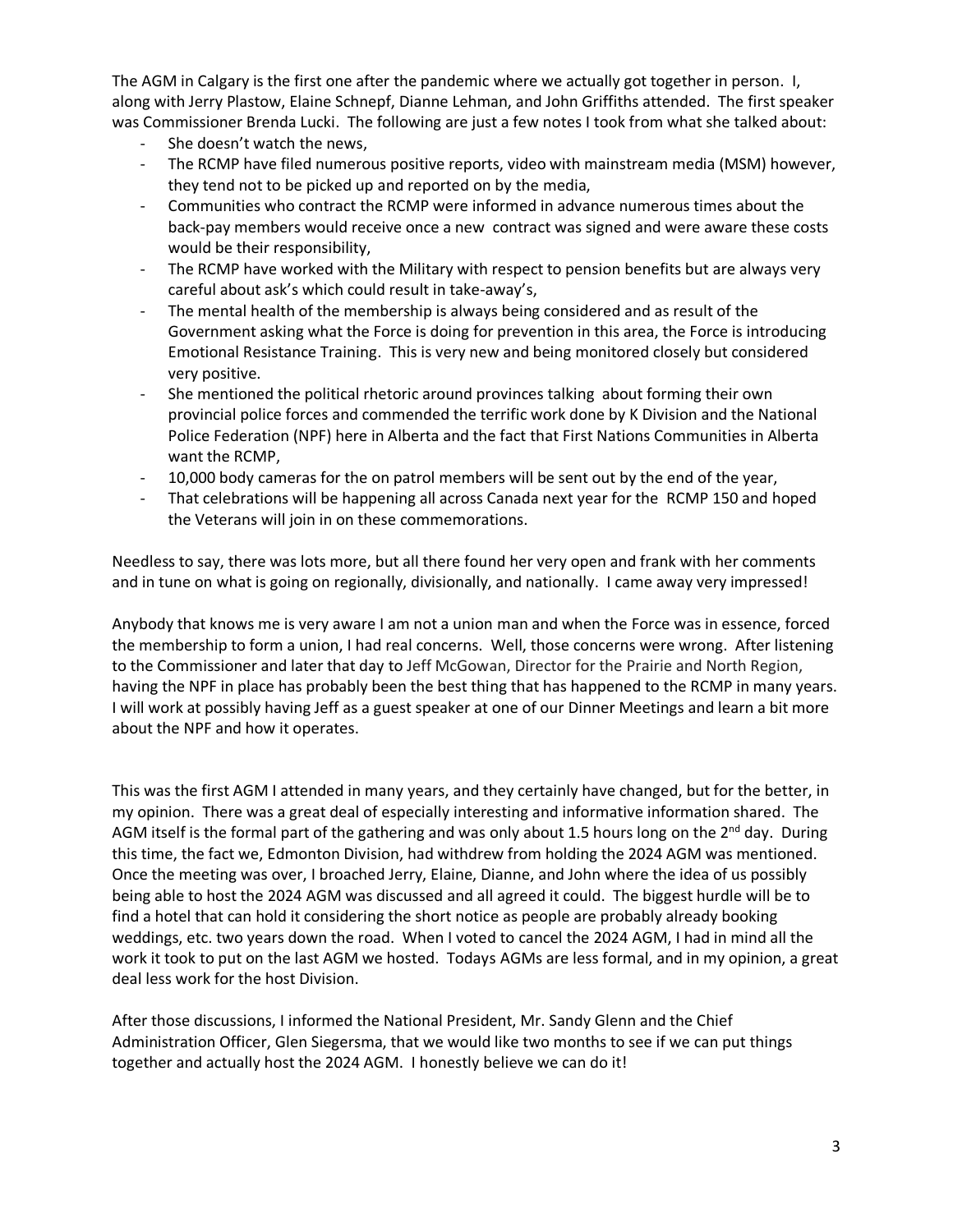Our Executive will be discussing this further later this month and the membership will be informed should we decide to move forward with this event. If any of you have any suggestion, concerns, ideas, please pass them on to me or any of our Executive Members.

The next general dinner meeting will be on Tuesday, June 28, 2022 at Woodvale Community Facility with **Chaplain George Madden, K Division Chaplain Coordinator** as our Guest Speak. I hope to see you there. The next Newsletter won't be until September, so from me and all of the Executive Members, have a wonderful summer, enjoy visiting your friends and traveling to your fond destinations.

Kees Kikkert, President Edmonton Division RCMP Veterans' Association

#### **From the CO**

Summer is around the corner and we are all happy about the emergence of community activity and the involvement of our Veterans in some recent events! It has been motivating to be able to gather again in person for awards ceremonies, the Veterans lunch and now with the Veterans Annual General Meeting to kick off June. Being able to engage with those we serve and those pioneers who have served is important to the Alberta RCMP, as it is the support of all Albertans which helped us through difficult times to get here. I am excited about so much ahead to share with you in the weeks and day to come for the remainder of this year. For now, let's celebrate where we are, enjoy a happy upcoming Canada Day and the following days of rest in the summer months. I look forward to resuming updates on our work and activities once again in the fall.

#### **National Police Week**

Sunday, May 15, marked the start of National Police Week 2022. The annual campaign hosted by the Canadian Association of Chiefs of Police, encourages new connections between police and the people they serve. The purpose of the campaign is to show how police officers are not only members of the community they live in, but also members of the policing community they work in.

In support of this year's campaign theme Connected to Our Communities, we shared profiles of members from different



detachments across the province on our social media platforms. These profiles



will provide Albertans insight into why our members have chosen a career in law enforcement, along with other details such as their favourite part of working in their community or a favourite memory from a day on the job.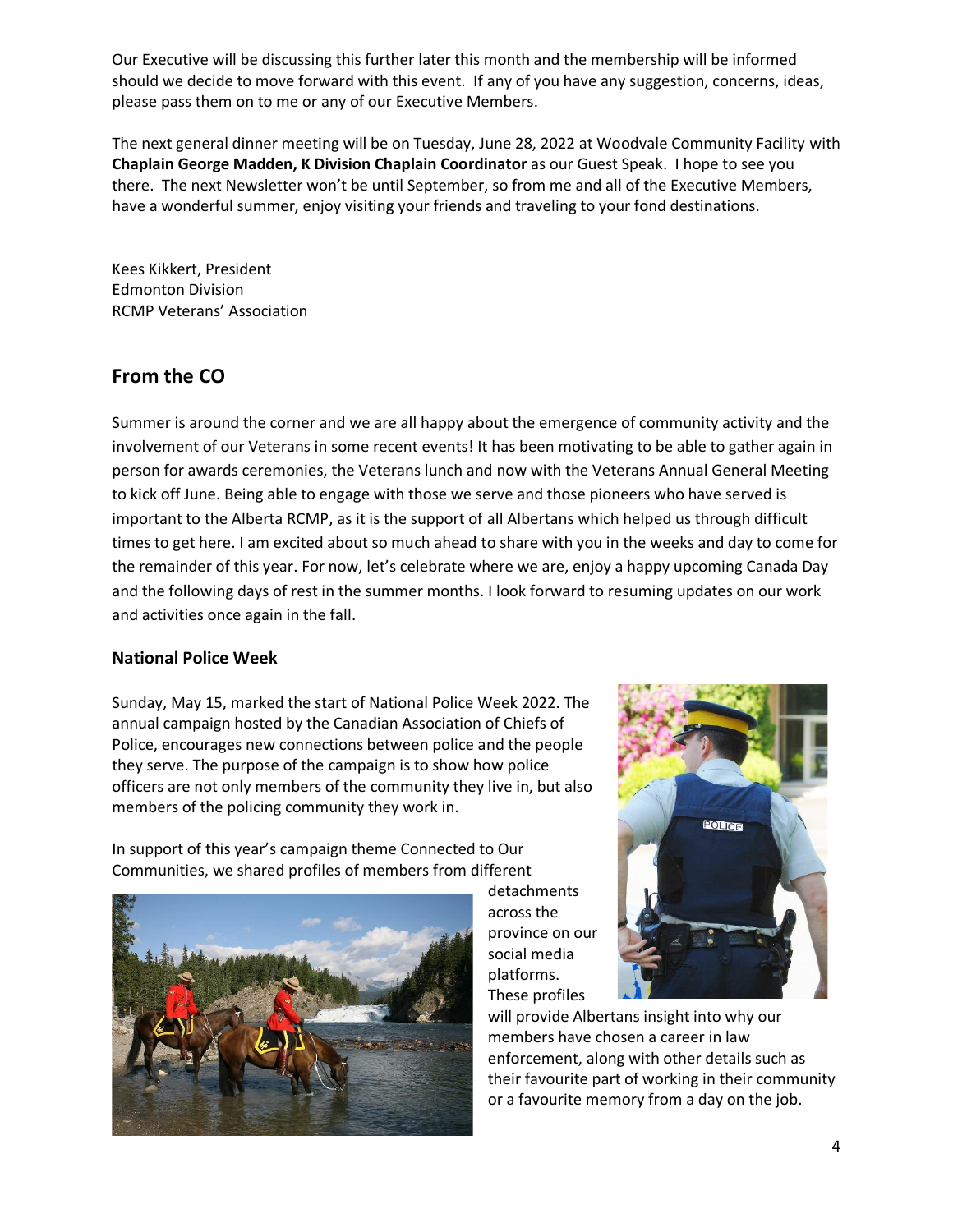Policing is about working with people, building community and earning trust, each and every day. National Police Week is an opportunity to recognize the police professionals working together with the citizens and communities we serve. Policing requires dedication, commitment and sacrifice, and I am proud to work alongside everyone in an organization like the Alberta RCMP, where employees work tirelessly to uphold the safety and well-being of all Albertans. Employees contribute to making Alberta a better, safer place to live and this hard work should be recognized beyond this week throughout the days of the year.

#### **Red Dress Day**

Red Dress Day took place in early May and the Alberta RCMP participated by honouring and remembering missing and murdered Indigenous women, girls, and two spirited people.



Each year, red dresses are worn or displayed outside homes and workplaces throughout Canada as a symbol of hope and to raise awareness for Missing and Murdered Indigenous Women and Girls (MMIWG).

"Today, and every day, we stand with our Indigenous communities in honouring the many women and girls we have lost," said Insp. Kim Mueller, Officer in Charge of Alberta RCMP Indigenous Policing. "We will continue to raise awareness of the over-

representation of violence and crimes committed against this vulnerable group, and are dedicated to bringing justice to these women – to ensure their voices are heard, even if they can no longer speak for themselves."

This is an important date to remember the many missing and murdered women, girls, and two spirited people across our country's treaty lands. We mourn with the families whose daughters, sisters, and mothers never returned home. We not only hold space for the memory of those we have lost, but we also remain steadfast in the hope that we will continue to reconnect individuals with their families, bring resolution to these cases, and give closure to their loved ones."

The RCMP has created a document titled "[Honouring, Empowering, and Protecting Indigenous Women](https://www.dropbox.com/scl/fo/sj3cwgx4bpib9jctkt6gk/h?dl=0&rlkey=j0u282a1ju7e49wd4c7foa9g4)" to be transparent about the work being done in regards to MMIWG files here in Alberta and to raise awareness and share information with everyone in the hopes of reducing and eliminating crimes against Indigenous females.

Please watch our video of Inspector Kim Mueller addressing Red Dress Day here: [https://youtu.be/8Puj\\_nrIuGQ.](https://youtu.be/8Puj_nrIuGQ)

#### **Alberta RCMP creates specialized teams for sexual and domestic violence crimes**

In a commitment to ensuring a victim-centred and trauma-informed response is provided to all survivors of sexual violence, the Alberta RCMP has been expanding its response to sexual crime. We are aiming to highlight the importance of understanding the impact of sexual and domestic crimes in our communities during Sexual Violence Awareness month.

Sexual Violence Awareness for the month of May began in 2018 when the Government of Alberta launched a commitment to working towards ending sexual violence. On average, there are about 2,500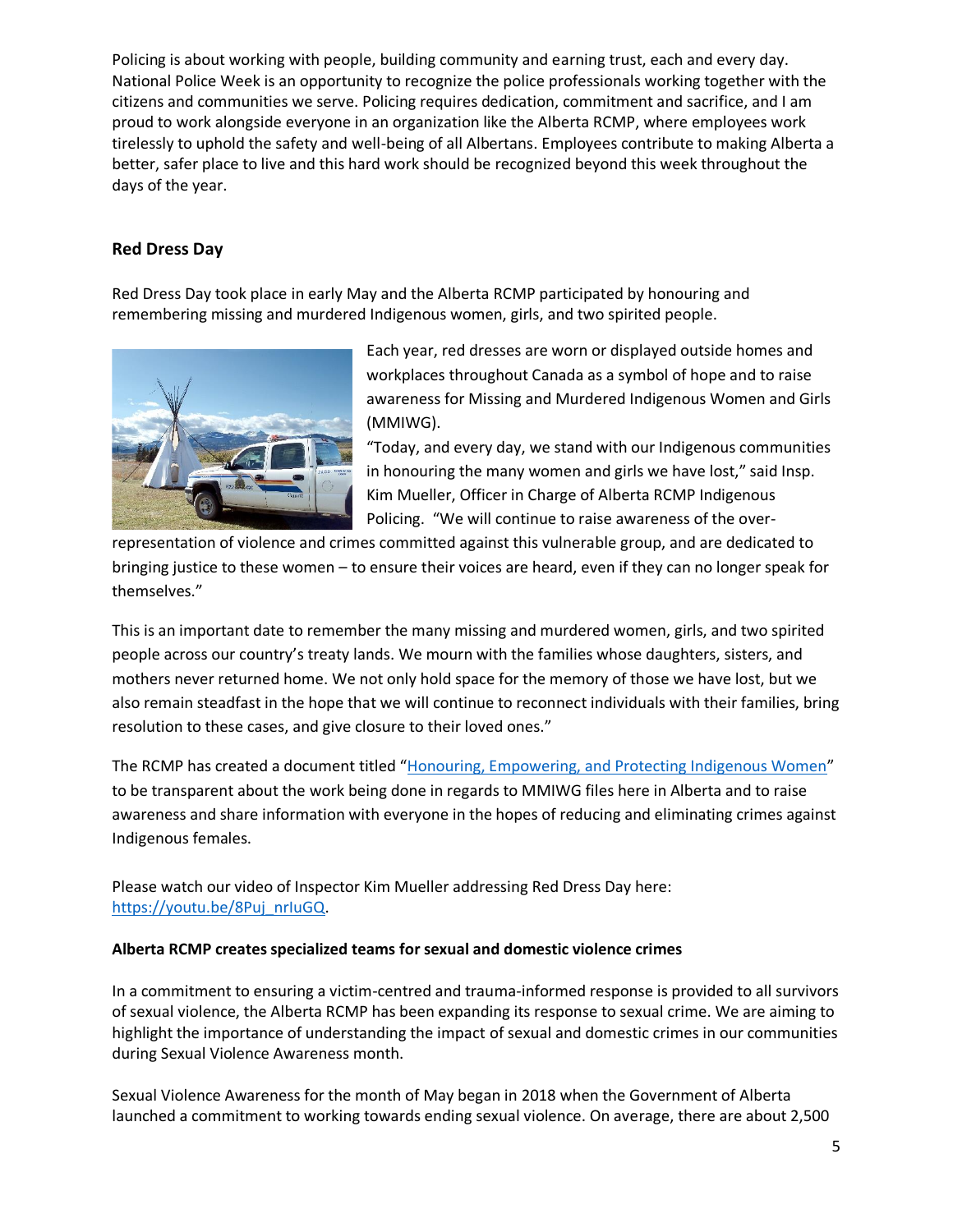calls for service relating to sexual violence each year. In 2021, there was just over 3,000 sexual offences

reported to the Alberta RCMP which was an increase from the previous year.

Having specialized teams in place for sexual violence occurrences has proven to be valuable for centralizing service and having specific expertise to support survivors. In 2020, a Specialized Investigative Unit was piloted in Grande Prairie and surrounding areas to focus on investigating sexual assault and domestic violence offences. Grande Prairie has one of the highest reported sexual and



domestic occurrence rates in Alberta for an RCMP jurisdiction. Within the 12-month pilot of the project, SIU took the lead on 227 calls for service, of which 148 were related to sexually based offences and 48 to domestic violence offences. In the first year of the pilot, SIU completed additional investigational reviews which amounted to approximately 2,212 domestic violence files and 214 sexual offence files.

### **Edmonton RCMP Veterans' Executive Meeting Minutes May 26/2022, Woodvale Community Centre, Edmonton**

Meeting called to order: 10:00 am

**Members Present**: Kees Kikkert, Jerry Plastow, Elaine Schnepf, Bob Bacchus, Dianne Lehman, Barry Callbeck, S/M Leilani Collins, Cpl. Jocelyn Cardinal.

**Unable to Attend:** Neal Stanley, Randy Montgomery, Doug Stapleton, Linda Plomp, Bob Stewart, Bruce Allen, Tom Dunlop, Roger Goulet, Joe Collinson, Eric Lafoy plus Tom & Denise Burkett.

#### **Barry Callbeck, Secretary:**

• Moved that minutes from April 21/2022 be adopted as published. Seconded, Bob Bacchus, Carried.

#### **Kees Kikkert, President**:

- K Div RCMP 150 in 2023 was discussed. Vet Eric Lafoy is now a sitting member of the K Div Committee who will meet virtually every 2<sup>nd</sup> Tuesday of each month. S/M Collins advised this committee will be informing us of activities taking place throughout the Division in due course. One event is the Musical Ride which will be in Alberta from July 5<sup>th</sup> to 19<sup>th</sup>. Calgary Stampede is one stop and discussions are happening as to other locations. There was also discussion about possible monies that may be available to help with some of the activities. Kees advised a GIC in excess of \$22,000.00 (NOTE comments below under Linda Plomp) is presently earmarked as "Vets Canteen Operating Reserve". As the Gift Shop/Canteen is now a separate entity as an Alberta not-for-profit company, these monies can be used for a different purpose. This matter will be discussed further in the coming months prior to 2023.
- Detachment Liaison Members: Calgary Division is looking into having Vet Members as a Detachment Liaison member at various Detachments within their Division. More information will be sought before it is decided if Edmonton Div will partake in this program.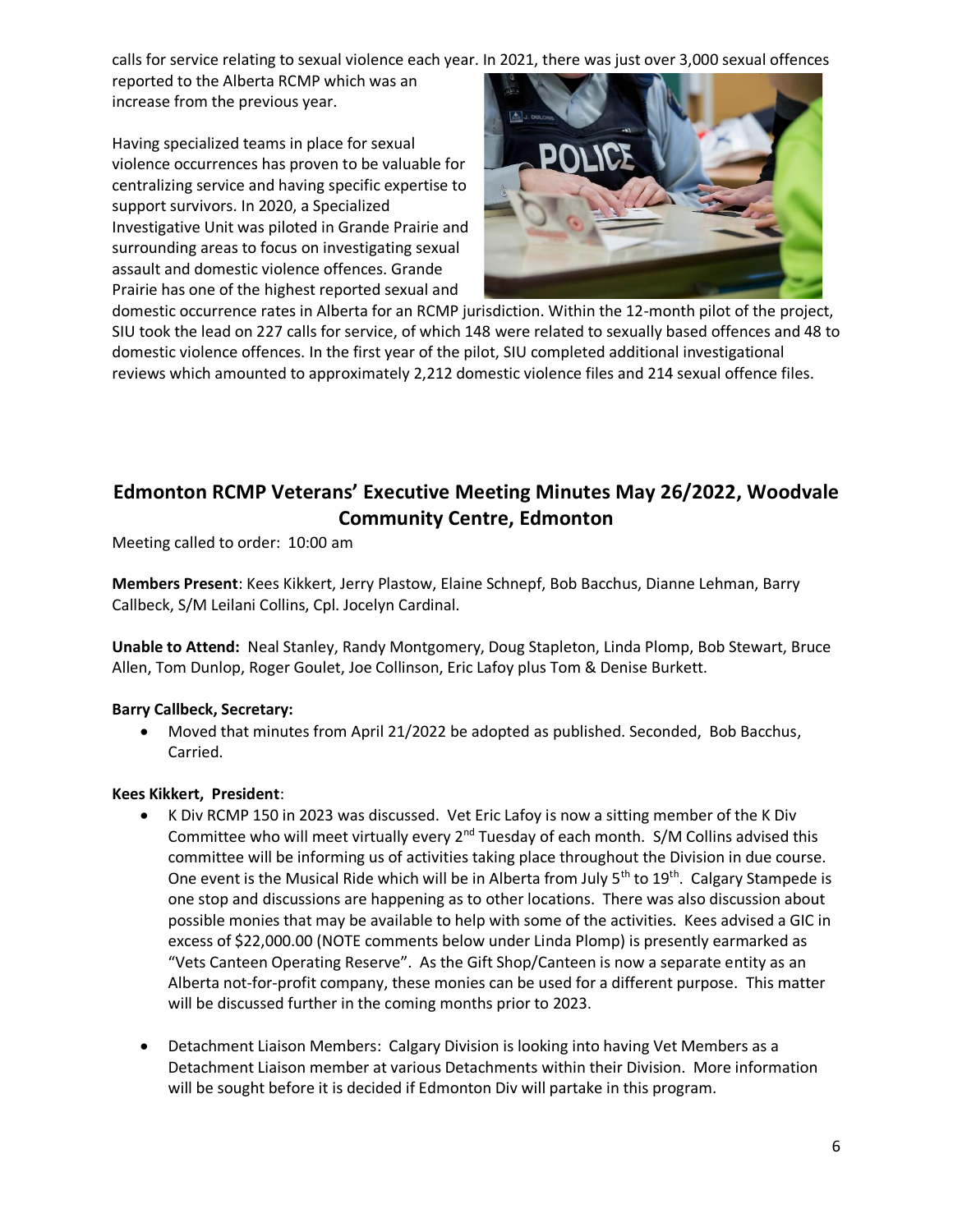• There was discussion on the grave site of William Henry White which is in the RCMP cemetery at Fort Saskatchewan. There are no known family members alive to consult with and the grave site is in need of repair and cleaning up. After a round table discussion, it was agreed repairs are required, but as the grave site itself has some unique characteristics a proper plan including a cost assessment of the work required has to be done. Kees will be looking into this and report back at a later date.

#### **On behalf of Linda Plomp, Treasurer:**

• Linda advised our financials for as of May 26/2022 are as follows:

| <b>Chequing Account</b> | \$23,515.06  |
|-------------------------|--------------|
| Total GIC's             | \$125,532.71 |

As result of discussions as noted above, the Account marked as "Vets Canteen Operating Reserve" is to be changed to "K Div RCMP 150 Celebrations".

• As result of Edmonton Division not hosting the 2024 AGM, the monies in a GIC in excess of \$50,000.00 under "Savings for future AGM 2024" was discussed. Serval ideas came to the floor as to how this money can be used such as the White grave site as mentioned above, a possible new website as the current site is dated, and transferring some funds to the Wall of Honour Reserve GIC. This requires more discussion and was set over to the June 2022 Executive Meeting.

#### **On behalf of Randy Montgomery:**

• Randy advised he has figured out most of the workings of the MailChimp system and it has made his job much easier, and messages sent out quicker.

#### **Jerry Plastow, Past President & Social Committee Chairman:**

• Jerry advised the social committee has the next two months dinners organized and will finalize the fall schedule shortly.

#### **Elaine Schnepf, Director- Boost program:**

• Elaine is making visits and sending out cards, phoning and keeping very busy with the boost program.

#### **S/M Leilani Collins:**

• Leilani advised two members have been chosen to attend the Cst Heidi Stevenson's memorial in Halifax on June 29<sup>th</sup> as result of the Slain Peace Officers Fund.

#### **Cpl. Jocelyn Cardinal, K Div Peer to Peer Coordinator:**

• This was the first time Jocelyn was able to attend one of our meetings. She indicated she has been very busy travelling the Province and assisting members as part of the RCMP's Employee Assistance program. She appreciated the fact we have our Support Advocate and Boost programs.

#### **Meeting Adjourned, 11:30 AM**

**\_\_\_\_\_\_\_\_\_\_\_\_\_\_\_\_\_\_\_\_\_\_\_\_\_\_\_**

**Next Executive meeting: @ Woodvale Community Facility June 23/2022, 10:00 AM**

**Barry Callbeck, Secretary**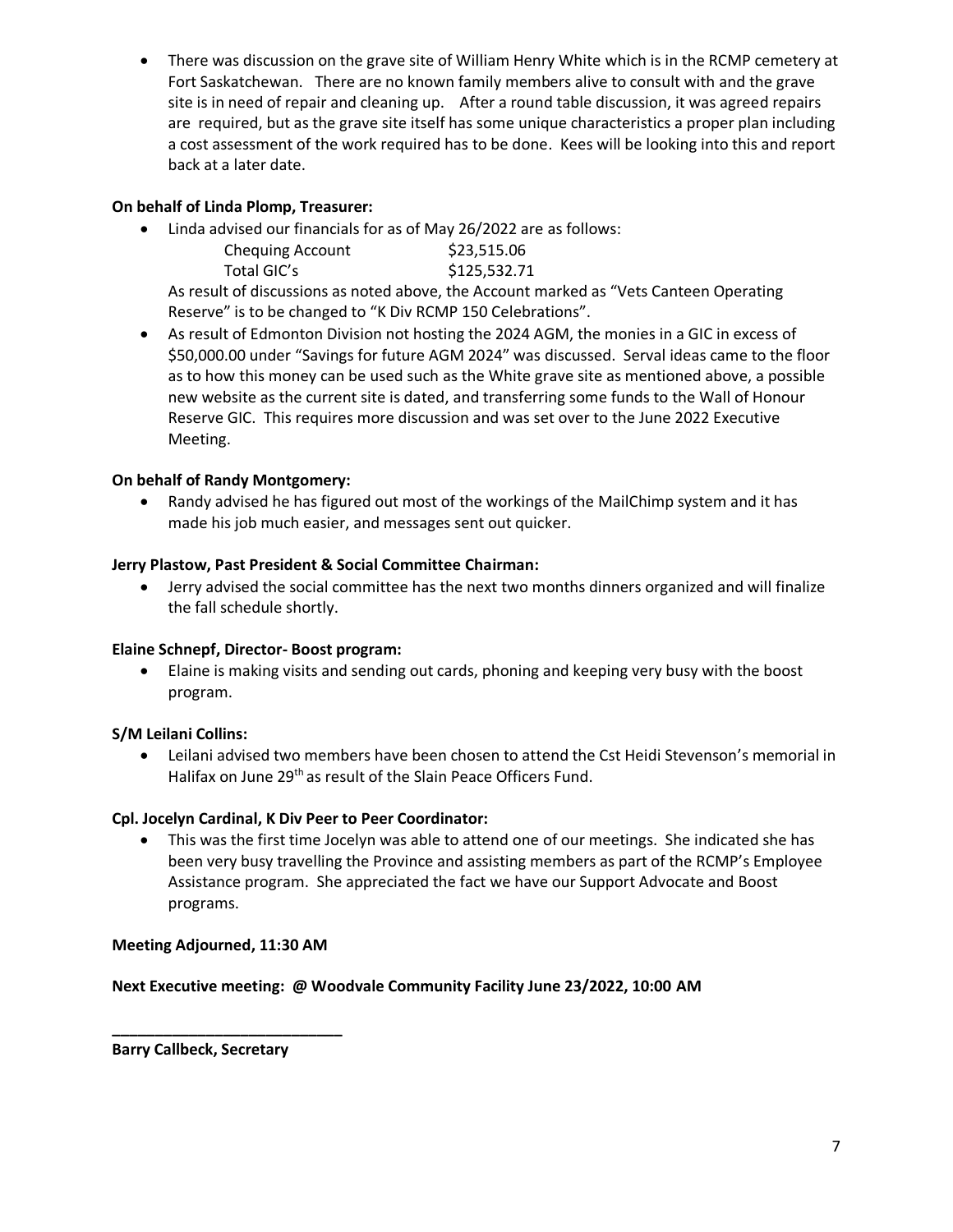### **Edmonton Division General Meeting Minutes**

Woodvale Community Centre, Tuesday, May 31st, 2022

Prior to the General Meeting, **Past President Jerry Plastow,** introduced the guest speaker **John Dugas**, Chairman of Courageous Companions. Their mission is to provide top quality PTSD dogs. John gave a very detailed talk on the purpose and training of the dogs and handlers as well. Everyone present were able to see firsthand the ability of his dog "Bailey" when he responded to triggers given by John. Questions were asked by guests as to different needs. A very impressive presentation by both John and Bailey.

#### **Meeting Called to Order at** 7:50 pm

#### **Barry Callbeck, Secretary**:

• Barry moved the minutes for the April 2022 General meeting as published in the May newsletter be approved. Seconded by **Don Martin,** carried.

#### **President Kees Kikkert**:

- Kees brought up issues at the May Executive Meeting**:**
	- $\circ$  Kees reminded everyone next year is the RCMP's 150 Anniversary. Director Eric Lafoy is now a sitting member of the K Div Committee who will meet virtually every  $2^{nd}$ Tuesday of each month. Discussions are ongoing as to what we can look forward to as the planning progresses.
	- $\circ$  Kees mentioned that as result of our division dropping the planned 2024 AGM, monies that were set aside for that function will have to be redesignated. Several ideas were brought up as mentioned in the Executive Meeting Minutes. The membership was asked that if they have any thoughts to bring them forward to the Executive and further discussions on this will take place at the June Executive meeting.

#### **Jerry Plastow, Past President:**

• Jerry said the entertainment committee will meet in July to finalize the rest of the years menus and also asked for any ideas on guest speakers.

#### **Nick Taylor, Valour Place:**

• Nick asked for volunteers for the Valour Place Walk-a-thon on the 11<sup>th</sup> of September at Laurier Park. Please contact Nick if you can help.

#### **Tom Burkett, Director of Membership:**

• Tom presented **Simon Chance** with his 5 year pin and bar, and **Tom Dunlop** with his 30 year bar.